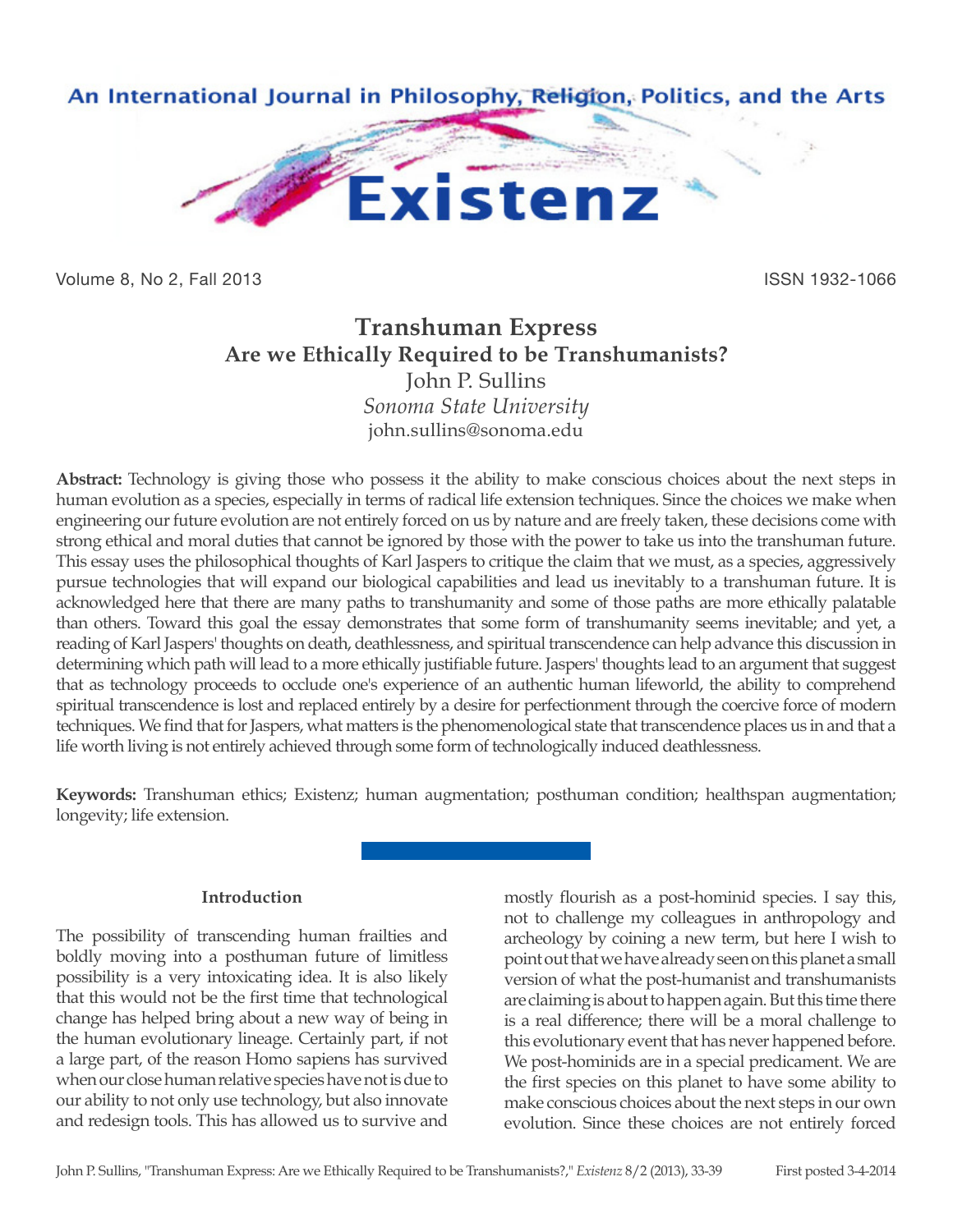on us by nature, the choices we make will have ethical and moral implications that will challenge our relations and moral duties to every other human both living and potential, and to all the species and ecosystems we share this planet with. As such, these choices are not to be taken lightly and this work is humble meditation on the moral challenges presented by the birth of the next branch or branches of the human lineage.

Of course, this is a massive topic and therefore we need much more focus or we risk just babbling in the face of the awesome challenge ahead of us. Here I want to rein in the discussion and concentrate on the normative force of the claim that we must, as a species, aggressively pursue technologies that will expand our post-human capabilities and lead us inevitably to a full transcendence of the human species. By employing some of the ideas that characterize the philosophy of Karl Jaspers we can assess if they provide any new vantage point to help us make better decisions when contemplating human augmentation technologies.

Before we get started I have to acknowledge that there are some significant differences of opinion of the definitions of terms I need to use in making my case. The terms, "posthuman" and "transhuman" are used widely but often have subtly different meanings to the various authors who use them. It is not my primary interest to engage in the debate over what the correct usage of these words is, I just need one of them to refer to altering the human condition through technology and the other to refer to the event propagated by the radical alteration of humanity through technological means such that the resulting entities can no longer be accurately called Homo sapiens. With that in mind, I will use posthuman to refer to humans that have used technology to move beyond the limits of their biological bodies (phylogeny) and transhuman to refer to theoretical entities that have used technology to move so far beyond human genealogy and psychology that they now count as a not only a separate species, but may have moved beyond biology completely and count as an entirely new form of life. In this sense posthumanity might be seen as a somewhat mundane eventuality in comparison to the bazaar new world possible through transhumanity. In fact, Andy Clark argues that humans have always been inseparable from their technology and in that way we have always been at least low-tech cyborgs, and therefore we come from a long lineage of technologically enhanced humans.<sup>1</sup> If one takes this idea seriously, then the concept of posthumanity as I am defining it here, is just a very complicated and advanced expression of the human drive to create new technologies and to modify our bodies and lived environments with them. Even if you are not as sanguine as Clark in attributing cyborg technologies to our ancient ancestors, one would be hard pressed to deny that legitimate cyborgs do now exist given the amazing advances in prosthetics and wearable technologies that augment human capabilities far beyond what a natural human body could achieve naturally. This means that, at the very least, there have been some posthumans living among us for the last century, if not before. While posthumanity is not a choice we have to make since it is well upon us, transhumanity, as I have defined it here, is yet to be and therefore will only exist if we chose to make it so. The transhuman option is certainly a choice we might make, is it an option we should take? Part of the answer to that question will be found by considering the moral arguments against and in favor of making that choice.

#### **Transhumanisms**

Since we are not transhuman ourselves, transhumanity is something we can only dimly imagine. Because of this we have to be careful not to oversimplify the concept through a lack of imagination. When we speak of transhumanity or the epochal changes that will precede it, we have a tendency to stretch our language in ways that can be misleading. Often terms that have technical meanings in other domains such as "the singularity" can be misleadingly used to signify linguistic totalities to become quasi-religious incantations where critical thoughts on the matter become impossible to convey in the face of these ultimate universal signifiers. As Ludwig Wittgenstein warned us, when we push our language this hard, meaningful speech becomes impossible. This means that we should probably be cautious about trying to say anything of use about the singularity and certainly nothing very intelligible can be said about post singular events. But we can say meaningful things about choices that we are making that will lead us to the complete transformation of the human species, most importantly, why to go in that direction in the first place.

It is also imperative that we recognize that there is no one guaranteed way transhumanity will arrive.

<sup>1</sup> Andy Clark, *Natural-Born Cyborgs: Minds, Technologies,* 

*and the Future of Human Intelligence*, New York: Oxford University Press, 2003.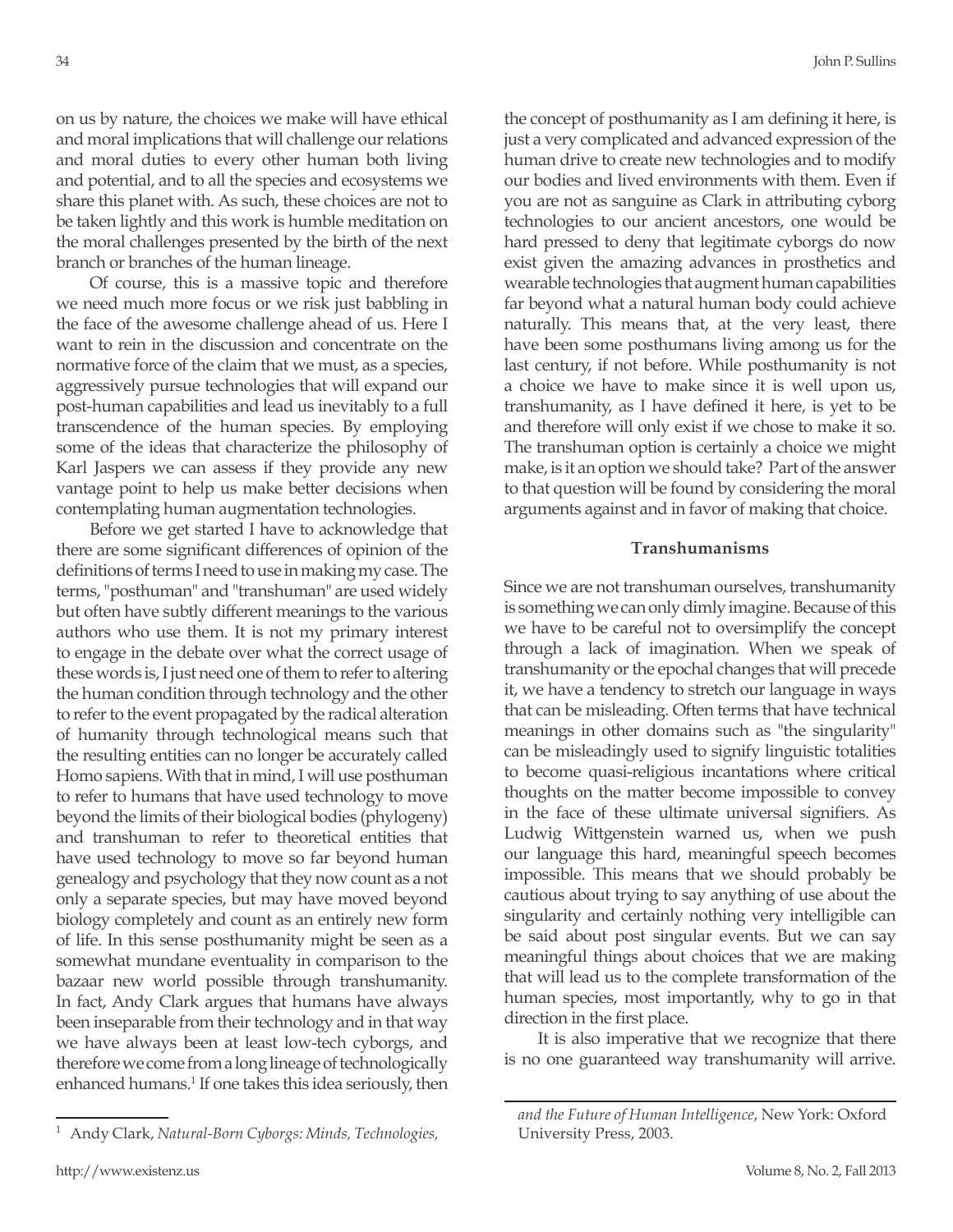Raymond Kurzweil,<sup>2</sup> Hans Moravec<sup>3</sup> and other thought leaders in the transhumanist movement use language that would make it seem that there is a kind of technological determinism driving us inexorably towards transhumanism. Kurzweil appropriated the term "singularity" from physics where it has a certain technical meaning and extends it beyond that to refer to, "a future period during which the pace of technological change will be so rapid, its impacts so deep, that human life will be irreversibly transformed" (*SN* 7). He ponders that singularity arises the moment when technology becomes able to think for itself and this would spark an exponentially accelerating growth of such sentient technology that will eventually sweep the globe and beyond. Hans Moravec makes similar predictions though he uses the phrase "mind fire" to describe the rapid spread of sentient technology, as it would move from earth to the rest of the universe or from some other alien local to eventually sweep through our solar system. Terms like singularity or mind fire read as if there is a particular moment in time where everything transforms in an accelerating approach towards a perfect rational universe. It is an event that is positively inevitable whether or not we pursue this technology or make the breakthroughs necessary given that there are so many other locals in the universe where the spark might ignite, it will happen regardless of what we do or the choices we make.<sup>4</sup> If we accept these arguments, there is a moral imperative that follows with them. We can create a better universe with less death, pain and suffering by pursuing the transhumanist future, to ignore this would bring about unnecessary death, pain, and suffering, so the only choice is to embrace the transhumanist future.

 $4$  The certainty with which they make these predictions has caused Kurzweil to wonder why indeed the singularity has not already happened given the age of the universe; his only explanation is that we must be the only advanced intelligence in the universe. Nick Bostrom, on the other hand, has suggested that perhaps it has already happened and we are now experiencing life inside a simulation of the old universe created by that singularity. See Nick Bostrom, "Are You Living In A Computer Simulation?," *Philosophical Quarterly*, 53/211 (2003), pp. 243-55. [Henceforth cited as *LCS*]

Other authors such as Nick Bostrom have theories that are less dramatic. He does allow for some variability in how the story might unfold and not all of them are morally beneficial, but he does maintain that there are a number of possible scenarios in which "...it could be very good for us to become posthuman."<sup>5</sup> Meaning that if we properly design these new posthuman lives, then this could lead to greater happiness, less death, pain and suffering, as well as just simply more fun, than what we can accomplish given our present state. Bostrom identifies three key human capacities which, if sufficiently augmented, take us into the posthuman condition; health span, cognition, and emotion. His argument is that significant augmentation to any one of these or any combination thereof will create a lifeworld for us that is better than the one we live in right now and therefore it would be morally required of us to pursue these options as a species.

Bostrom seems to have thought through the philosophical implications of transhumanity a bit more carefully and I will be provisionally accepting his position here. There are a number of ways that transhumanity could occur and it is obvious that some of these technological transformations are better than others from a moral standpoint. A simple example would be that it might not be that desirable for significant medical augmentation to be made to human lifespan if there is not a corresponding augmentation to human health span. What purpose would it serve to live for centuries but suffer most of that time in a state of age related dementia? An eternity spent in a rest home cannot be considered a worthy life. But, if one's health span is augmented, then life may be more worthwhile given that one would be a peak performance for longer. Of course this might not be enough either. Here I am reminded of the old Medieval tale told of what happened to a scout from the army of Alexander the Great when he discovered the "Well of Life." While the army was traveling through a dark and mysterious land he was ordered to look for the fabled well and report back if he found it. This scout did find the well but instead of going back to tell Alexander, he chose to bathe in the pool first. In doing so he unintentionally usurped the eternal life it granted since it could only work for one person. Unable to kill the now immortal

<sup>2</sup> Raymond Kurzweil, *The Singularity Is Near: When Humans Transcend Biology*, New York: Viking Books, 2005. [Henceforth cited as *SN*]

<sup>3</sup> Hans Moravec, *Robot: Mere Machine to Transcendent Mind*, New York: Oxford University Press, 2000.

<sup>5</sup> Nick Bostrom, "Why I Want to be a Posthuman When I grow Up," in *Medical Enhancement and Posthumanity*, eds. Bert Gordijn and Ruth Chadwick, Dordrecht: Springer 2008, pp. 107-36, here p. 2.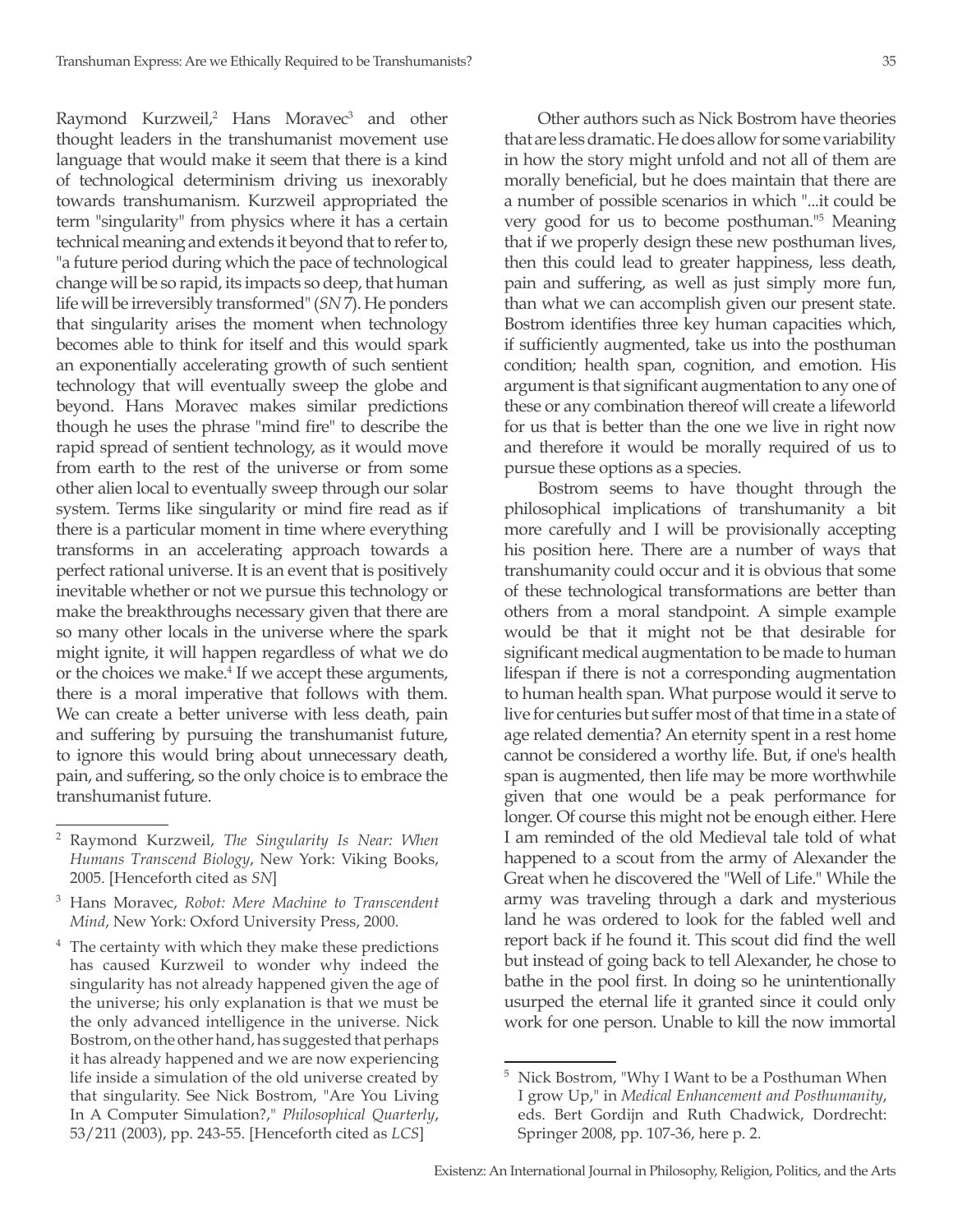scout for his insolence, Alexander instead had a heavy stone monument built on top of him leaving him to an eternal life of imprisonment and darkness.<sup>6</sup> With a little imagination we can all imagine a nightmare what if scenario for each of the other two identified capacities of cognition and emotion where they seem more like a curse than a blessing. Bostrom does counter these kinds of "what if" objections by claiming that they "misunderstand what is being proposed" (*LCS* 12). He claims we are not really in a position to properly imagine the kinds of lives that would be possible to future posthumans. It is impossible just as it was impossible for our prehuman ancestors to imagine the world we post-hominids have created, a world of plumbing, cars, computers and fast food, but also a world that made their way of life and in fact their entire branch of the human tree impossible to maintain. In a way, passing judgment on the value of posthuman life is beyond our jurisdiction. What if pre-humans had decided to put the brakes on evolution with their species as the enforced end point? No plumbing, no cars, no computers, no coffee shops—the horror. Again, we have an argument here that places moral authority on the pursuit of posthuman and eventually transhuman augmentation. To do otherwise would be myopic and presumptuous since we cannot defeat the forthcoming moral premises that none of us can even understand due to our place in the evolutionary timeline.

Bostrum's argument started out very rational but it eventually relies on the ultimate premise that something that may seem morally reprehensible to us, such as the extinction of Homo sapiens, is due only to our myopic fixation on the evolutionary status quo of today. From a viewpoint of the future it will be seen as a necessary step in the evolution of new transhuman species and therefore a moral good. This argument relies on too many unforeseen future events for me to fully endorse and I will refer to this move from this point on as the "Argument from the Future."

What we are left at least is the realization that there is not a single inevitable transhuman future but instead the more realistic view that there are a series of potential transhuman futures. Some of these futures may be able to make a claim to be ethically imperative but these arguments are not yet universally persuasive. Most proponents of transhumanism focus on the distant future where anything is possible in order to employ the Argument from the Future. Since I find that move fallacious, I would instead like to ground the argument here by looking at near term futures that are more easily comprehensible. Let us look at the transition period we are now in where we are on the cusp of developing transformative technologies but they have not reached their full potential. What is the ethical impacts of the very near term process of accelerating technological change, which it is not enough to deliver the posthuman or transhuman dream, but is still enough to greatly disrupt the lifeworlds that humans experience now.

#### **Getting A Seat on the Transhuman Express**

Today we speak of a digital divide between those who have access to information technology and those who do not, tomorrow we may speak of the longevity divide, or a cognitive and happiness divide. Just as wealth and power tend to concentrate in a lucky minority, so too will the initial advances in longevity and other augmentation technologies. Due to the rapid acceleration of technological advances, a small head start at the beginning will quickly increase to become an insurmountable gap. Whoever does not have a seat on the transhuman express when it leaves the station, will be left behind to live a short natural human life. Perhaps in the far future resources will be plentiful, but they are not now and big advances in healthcare are expensive and historically they have never distributed fairly. The first corporations run by humans augmented by artificially intelligent business systems will outperform those behind the tech curve and drive them into bankruptcy. Hugo de Garis has predicted that this is likely and that normal humans will have no real way of competing.7 How would anyone compete with machines with a few hundred or thousand times the intellect of a human much less machines with trillions of times the intellects of humans that de Garis imagines?

That is a frightening tale. Much of my writing addresses machine ethics as a critical component of our species survival. And if we build machines capable of ethical reasoning then we can mitigate some of these

<sup>6</sup> Robert Steele, "How Alexander Came To The Trees Of The Sun And The Moon And What They Told Him," in *The Story of Alexander*, London: David Nutt 1894, pp. 159-70. Last accessed 11-26-2013 http://archive.org/ details/storyofalexander00steeuoft.

<sup>7</sup> Hugo de Garis, *The Artilect War: Cosmists Vs. Terrans: A Bitter Controversy Concerning Whether Humanity Should Build Godlike Massively Intelligent Machines*, Palm Springs, CA: ETC Publications, 2005.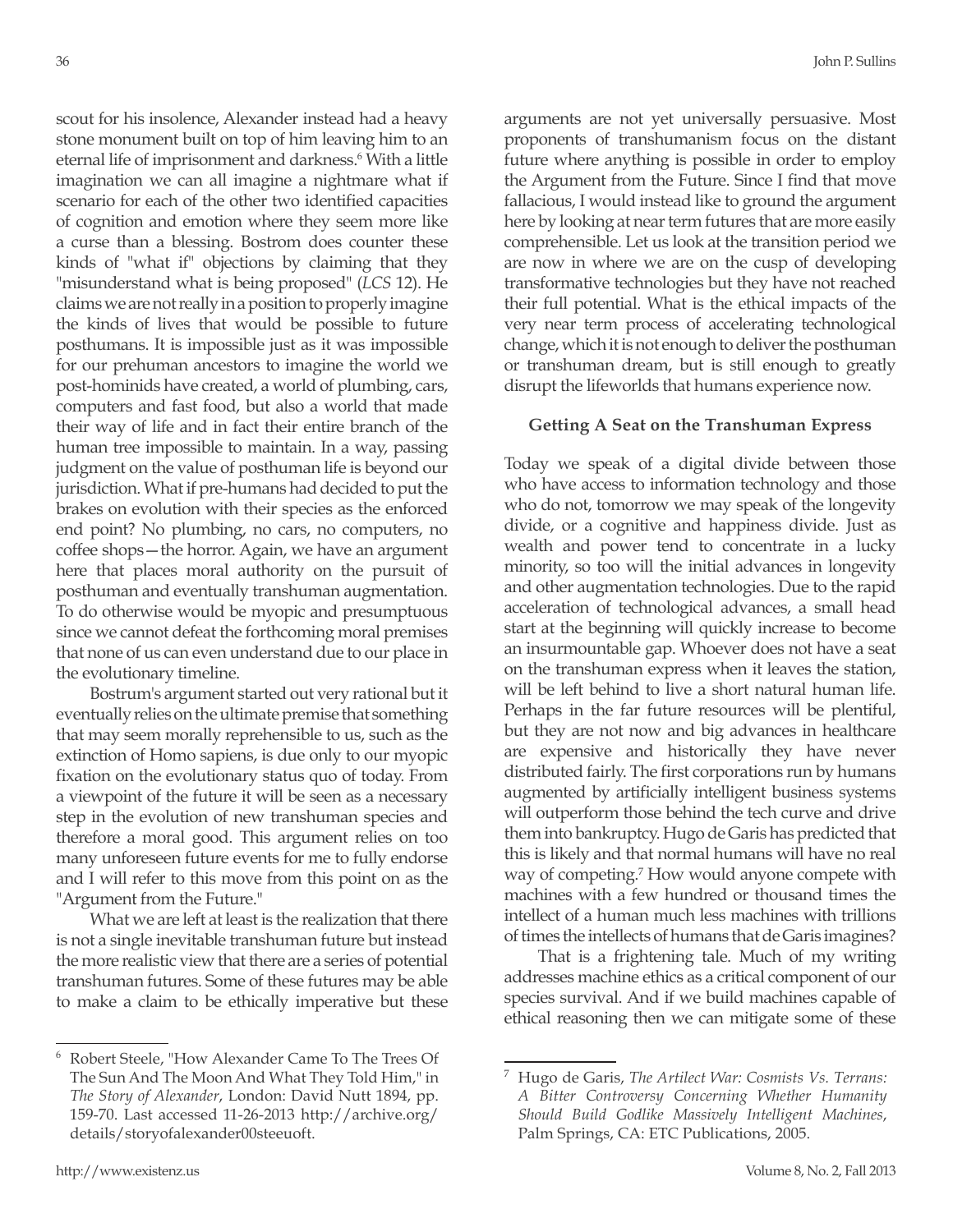fears. I agree with Kurzweil, Moravec and others who argue that it is quite possible that advanced intellects would also be capable of advanced ethical reasoning. But, we have to be realistic and recognize that in the initial steps down this road we must make the right choices to solve the problems of machine morality, a science that can hardly even be called a science today as only a small handful of people are even working on the computationally difficult problem of programming moral reasoning into a machine. We also have to acknowledge that not everyone working on AI is even remotely interested in this problem and instead are working hard on making autonomous weapons and amoral economic trading algorithms that do not even consider the happiness of human moral agents when they pull the trigger or initiate a flash crash. While I am relatively confident we can avoid the Artilect war with billions of human dead that de Garis imagines, I am far less sanguine that we will avoid the economic excesses and resulting human suffering that machine trading will bring about, and those with the technological advantage will grow fabulously wealthy and block all the other small competitors out of the market. At least in the short run.

This period we have now entered is fraught with new ethical problems. Just pressing forward with all our effort to attain the transhuman dream, as beautiful as it may be, ignores the complexity of the interim period and the many ways that dream can be derailed. Closing these gaps in capacity that will develop is the only ethical choice and will tax our human and even posthuman capacities for empathy and altruism.

# **Would Karl Jaspers buy a Ticket for the Transhuman Express?**

It would be a stretch to suggest that Jaspers expressed an opinion of transhumanism. He has long passed on before the term was even coined. But we can extrapolate what he might have thought given that he has a distrust of the quest for some kind of technotopia due to the totalizing character of modern technology. His distrust is somewhat similar to Heidegger who argues that this kind of technology has the potential to erase, or completely transform, the human lifeworld.<sup>8</sup> It should be noted that Jaspers' views on technology are complex

and that he does not see all technological creativity as dubious. This can be seen from his *Radiovortrag* in the early 1950s where Jaspers asks: "Will the creativity of the mind continue or restrict itself to technology?"<sup>9</sup> He clearly sees technology as a location for human creativity but it also has a way of captivating our attention in a way that prevents us from being just as creative in other realms of human endeavor.

This attitude towards technology can be extrapolated to how he might feel about our efforts to seek a technological transcendence. While Jaspers is interested in transcendence, his is not the kind found in the writings of proponents for technotopia, and has little room for the accelerating and ever-changing world we find ourselves in, a world that has replaced philosophical transcendence with a technological form of transcendence which, "…is not definitive, our hopes, no longer anchored in Transcendence, have turned towards the sublunary sphere, alterable by our endeavours, so that we have faith in the possibility of earthly perfectionment."10 From this we can see that Jaspers was already weary of the substitution of a desire for earthly perfection over what he felt was a more authentic kind of transcendence. We must also remember that Jaspers has a more complex notion of transcendence. He has two distinct kinds of transcendence, one being the transcendence of the subjective, which he calls *Existenz*, and the other is the transcendence of objectivity that is translated in English as Transcendence.<sup>11</sup> The transcendence described in transhumanism is more closely related to the transcendence of the subjective human life so it would be best to compare Jaspers' views on *Existenz* to the transhuman state, rather than try to fit them to his views on the Transcendence of objectivity. In fact, Jaspers seems to argue that as technology proceeds to occlude our experience of an authentic human lifeworld we lose even our ability to comprehend spiritual Transcendence and it is entirely replaced by

<sup>8</sup> Martin Heidegger, Martin (1982). *The Question Concerning Technology and Other Essays*, trans. William Lovitt, New York: Harper and Row Publishers, 1977.

<sup>&</sup>lt;sup>9</sup> I am indebted to an anonymous reviewer for providing this citation. Karl Jaspers, *Philosophy Is For Everyman*, trans. R.F.C. Hull and Grete Wels, New York: Harcourt, Brace & World 1967, pg. 16.

<sup>10</sup> Karl Jaspers, *Man in the Modern Age*, trans. Eden and Cedar Paul, London: Routledge and Kegan Paul LTD 1959 (1931), p. 10.

<sup>11</sup> Karl Jaspers, *Philosophy of Existence*, trans. Richard F. Grabau, Philadelphia: University of Pennsylvania Press, 1959.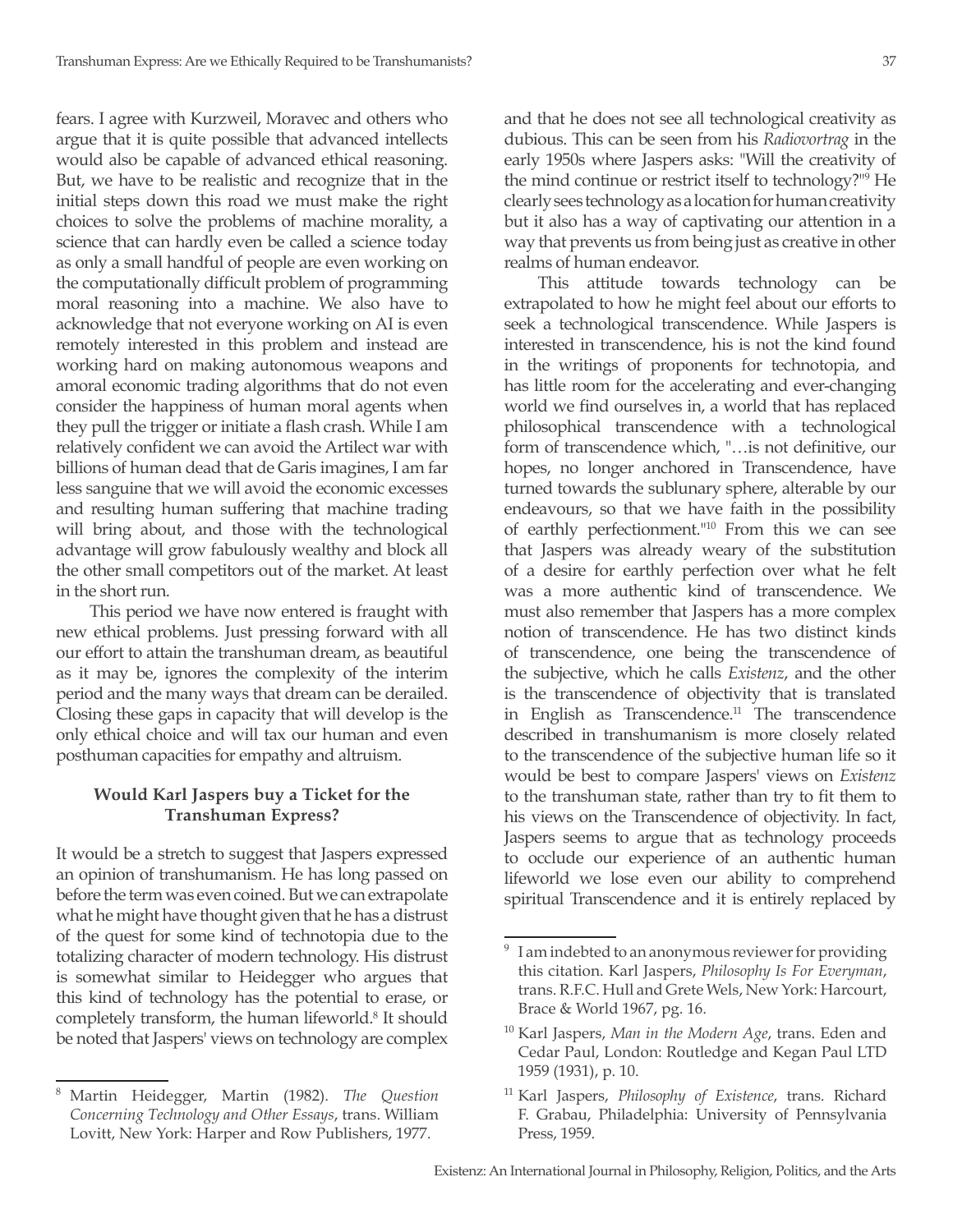the coercive force of modern technique with a desire for perfectionment. Jaspers himself had to endure an early attempt at totalitarian transcendence through a state enforced "triumph of the will," there is no doubt he would be hesitant to endorse any modern form of totalizing mechanized transformation. Though, of course he does endorse the Transcendence of objectivity that can be achieved thorough human scale art and artifact.

# **Death,** *Existenz***, Deathlessness, and the Transhuman**

One important aspect of our discussion on the ethical imperative of transhumanity is to determine what kind of phenomenological existence a transhuman entity would experience since that will help us determine if the result will be worth the painful period of change as we move from human to transhuman. Proponents such as Kurzweil and Moravec imagine the transcendent man as a kind of ultimate scientist or engineer who would no doubt experience the universe the way the scientific method experiences the universe. It takes a subjectivity to experience scientific wonder. But an entity that is pure method would not have the subjective standpoint to experience wonder; such entity would be all process. Bostrom has a more compelling vision since he is talking about posthumans of an advanced sort who still have a subjectivity from which they experience a heightened sense of being, place, happiness and even fun. We will find that Jaspers can provide a strong critique of the value of adopting the transhuman state of being but will have a much harder time finding a way to critique the less radical posthuman condition.

Both the transhuman and posthuman endeavor is one that seeks to limit or eliminate death. Jaspers also wrote on the philosophical implications of human death. While Jaspers did not write on extreme human longevity, the Jaspers scholar Filiz Peach has noted that:

In recent years, there has been speculation that other modes of survival are possible. As a result of developments in contemporary medical science, biology and technology, there is a belief that people may survive death in the future by preserving their physical bodies. In the final analysis, however, scientific and technological developments can do no more than prolong life. Human beings eventually have to face up to death.<sup>12</sup>

Peach continues on using the philosophy of Jaspers to claim that the more we succeed in a pathological quest to avert death the more we move away from *Dasein* in its finite relationship to death and instead approach *Existenz* which is a state that is eternal and unaffected by change or death. Peach warns us that:

Jaspers' concept of Existenz is beset with philosophical ambiguities which leave it open to diverse interpretations. Difficulties arise partly from his occasional imprecise use of language in describing highly complex subjective experiences regarding Existenz. As a result, his views can seem incoherent or ambiguous. [*DDE* 98]

Indeed *Existenz* is a difficult concept to understand in Jaspers' philosophy. Is *Existenz* an actual reality experienced after death or is it simply a theoretical possibility for Jaspers? The answer is unclear and both sides can be argued but it is likely that Jaspers meant *Existenz* to be somewhat opposite of *Dasein*, such that *Dasein* has phenomenal existence, *Existenz* does not (*DDE* 100). But either way, what is of interest to us is the question; would the transhuman condition be a phenomenological form of *Existenz* and if so, would that be a state of being that held any moral worth?

Peach argues that all forms of immortality are hopeless given that we have no known method of cryogenically preserving living organisms since the process damages the biological cells so greatly and the alternative of suspended animation is not really life anyway, which means that he feels that death is an objective reality we cannot avoid (*DDE* 21). For Jaspers,

immortality is not a form of survival but a "timenegating immersion in eternity." Thus for Jaspers immortality cannot be identified with survival in another form; that is to say, it is not continued existence. [*DDE* 117-8]

*Existenz* then is not a form of infinite survival but the experience of a moment in timelessness: aeternitas not entirely changeless but also beyond the temporal realm. Having no subjectivity, it then has no relation to the moral or ethical and is valueless from that standpoint.

The transhuman stance towards the finite human lifeworld is timeless and disaffected and therefore essentially nonexistent. It is a kind of death in its own right. Earlier we discussed the paradox that has occurred to many transhumanists. This paradox occurs when we realize that given the size and age of our galaxy and the many habitual places in it that should

<sup>12</sup> Filiz Peach, *Death, "Deathlessness" and Existenz in Karl Jaspers' Philosophy*, Edinburgh: Edinburgh University Press 2008, p. 12. [Henceforth cited as *DDE*]